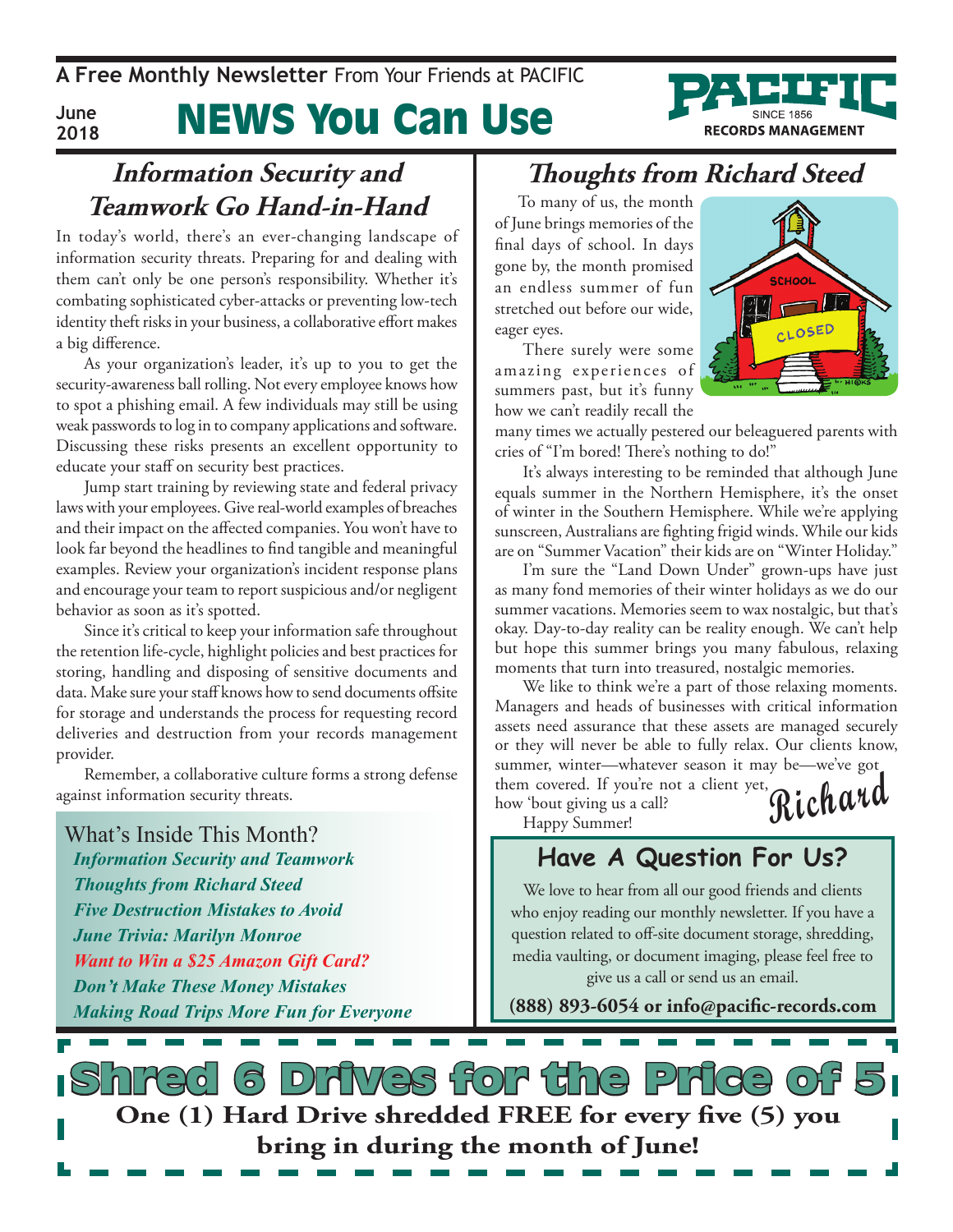| <b>JUNE SERVICE AWARDS</b>                 |
|--------------------------------------------|
| Celebrating Pacific Employee Anniversaries |
| <b>15 YEARS</b><br><b>Carmen Rutz</b>      |
| <b>13 YEARS</b><br><b>Bernie Hamby</b>     |
| <b>13YEARS</b><br><b>Gurmit Singh</b>      |
| <b>6 YEARS</b><br>Dallin Woodruff          |
|                                            |
| "A goal without a plan is just a wish."    |
| -Antoine de Saint-Exupery                  |

## **June Trivia: Marilyn Monroe**

Marilyn Monroe's birthday was June 1, 1926. She was an iconic image of America in the 20th century. Test how much you know about Marilyn with this trivia quiz.

- 1. How old was Marilyn when she first got married?
- 2. What is the only movie Marilyn made in which her character dies?
- 3. What was Marilyn Monroe's real name?
- 4. What was the title of Marilyn's first movie?
- 5. When Marilyn was first starting out in Hollywood, she was roommates with another famous actress. Who was her roommate?
- 6. How old was Marilyn when she died?
- 7. Marilyn's estate still makes money every year, even after her death. How much does the licensing of her name and likeness bring in each year?
- 8. Marilyn's burial vault is next to another famous person. Who is it?
- 9. Before her marriage to Arthur Miller, Marilyn converted to which religion?
- 10. What common speech disorder did Marilyn suffer from? *Answers on back page!*

## **Quick Tips: Healthy Living**

You've always heard that breakfast is the most important meal of the day. This is true especially if you are trying to lose weight. Start with breakfast foods that contain at least five grams of fiber per serving. Choose high-fiber cereal, muffins, or breads. This fiber will fill you up. Studies show that eating a healthy breakfast helps you eat less during the rest of the day.

#### **June Holidays and Events**

#### **Daily Observances:** 1 Dare Day 2 National Trails Day 3 Repeat Day (I said "Repeat Day") 4 Hug Your Cat Day 5 Hot Air Balloon Day 6 D-Day, WWII 6 National Gardening Exercise Day 7 VCR Day 8 World Ocean Day 9 National Strawberry Rhubarb Pie Day 10 Ball Point Pen Day 11 National Corn on the Cob Day 12 National Jerky Day 13 National Weed Your Garden Day 14 Flag Day 15 Global Wind Day 16 Fresh Veggies Day 17 Father's Day 18 International Panic Day 19 Juneteenth 20 National Bald Eagle Day 21 Summer Solstice 22 Take Your Dog to Work Day 23 National Columnists Day 24 Swim a Lap Day 25 Log Cabin Day 26 Forgiveness Day 27 Sun Glasses Day 28 Paul Bunyan Day 29 Camera Day 30 Meteor Day Aquarium Month

**Monthly Observances:**

Candy Month Dairy Month Fight the Filthy Fly Month National Gardening Week National Adopt a Cat Month

## **Quick Tips: Organizing**

Take a look at your inbox. If it has things in it that belong somewhere else, then it is serving more as a clutter collector than an inbox. Take time each day to go through your inbox. If something has been there more than a couple of days, commit to handling it, filing it, or getting it to its correct owner. Making your inbox serve as only an inbox will do more to reduce clutter on your desk than any other organizing activity.

The material contained in this newsletter is for informational purposes only and is based upon sources believed to be reliable and authoritative; however, it has not been independently verified by us. This newsletter should not be construed as offering professional advice. For guidance on a specific matter, please consult a qualified professional.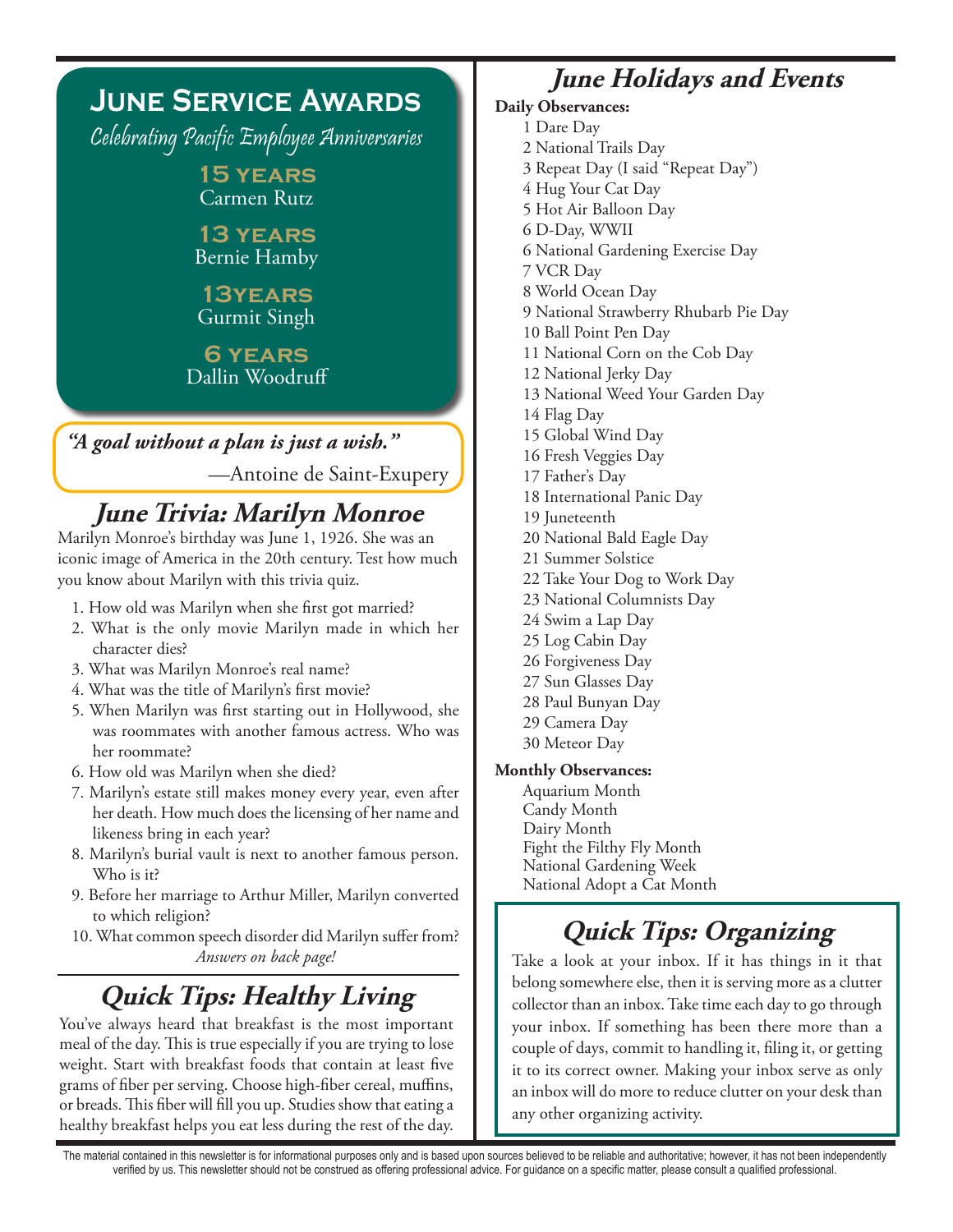# PacBlog

### **Five (5) Common Document Destruction Mistakes to Avoid**

PacBlog is the monthly web log of Pacific Records Storage To read this month's installment, please click the title below.

https://pacific-records.com/5-common-documentdestruction-mistakes-to-avoid

You may also access the PacBlog at the URL below. There you will find this month's installment along with archives of previous installments.

**http://pacific-records.com/category/pacnews**

**"In June as many as a dozen species may burst their buds on a single day. No man can heed all of these anniversaries; no man can ignore all of them."** 

**—Aldo Leopold**

**Do You Want To Win A \$25 Amazon Gift Card?**



Each month we'll give you a new challenge of some type. All those who reply with a correct answer are eligible to win. At the end of the month we'll draw a lucky name.

Here is this month's challenge: What is the next number in this sequence:  $2, 5, 9, 14...$ 

**Last Month's Answer to:** *What does this say: I'm ABCDEFGHIJKLMNOPQRSTVWXYZ*

> **Last month's Winner: CATHI ERBE Assistant City Clerk CITY OF MODESTO** I'm Missing U!

Email your answer to **info@pacific-records.com**

#### **Green Living: Recycling**

Instead of buying more books and magazines, check out your local library. You can find books, magazines, DVDs, CDs, and audio books. They often have the latest best sellers and most popular magazines that most people are interested in. By using these and then returning them, you reduce the manufacture of these items and save on the use of paper and therefore the harvesting of trees. Borrowing instead of buying is green!

Most libraries also have a "swap shelf" where you can bring in your books and swap them with those that other patrons have brought in. This is direct recycling, which is even better than placing books and magazines into the recycling bin since no processing is needed to make the paper useful to someone again.

Of course, when those books and magazines finally do become too tattered to share, then the recycling bin is the best home for them.

Nowadays most of the latest book releases are also available in e-book format, which you can buy and download directly from your favorite online bookstore. No paper needed (or trees) needed at all!



Morty's 1940's file purge program was sorely in need of modernization.



*Get 3 months of free Secure Destruction service when you sign up for a new Secure Destruction account with a one-year agreement. Just mention this coupon! Email info@pacific-records.com for more information.*